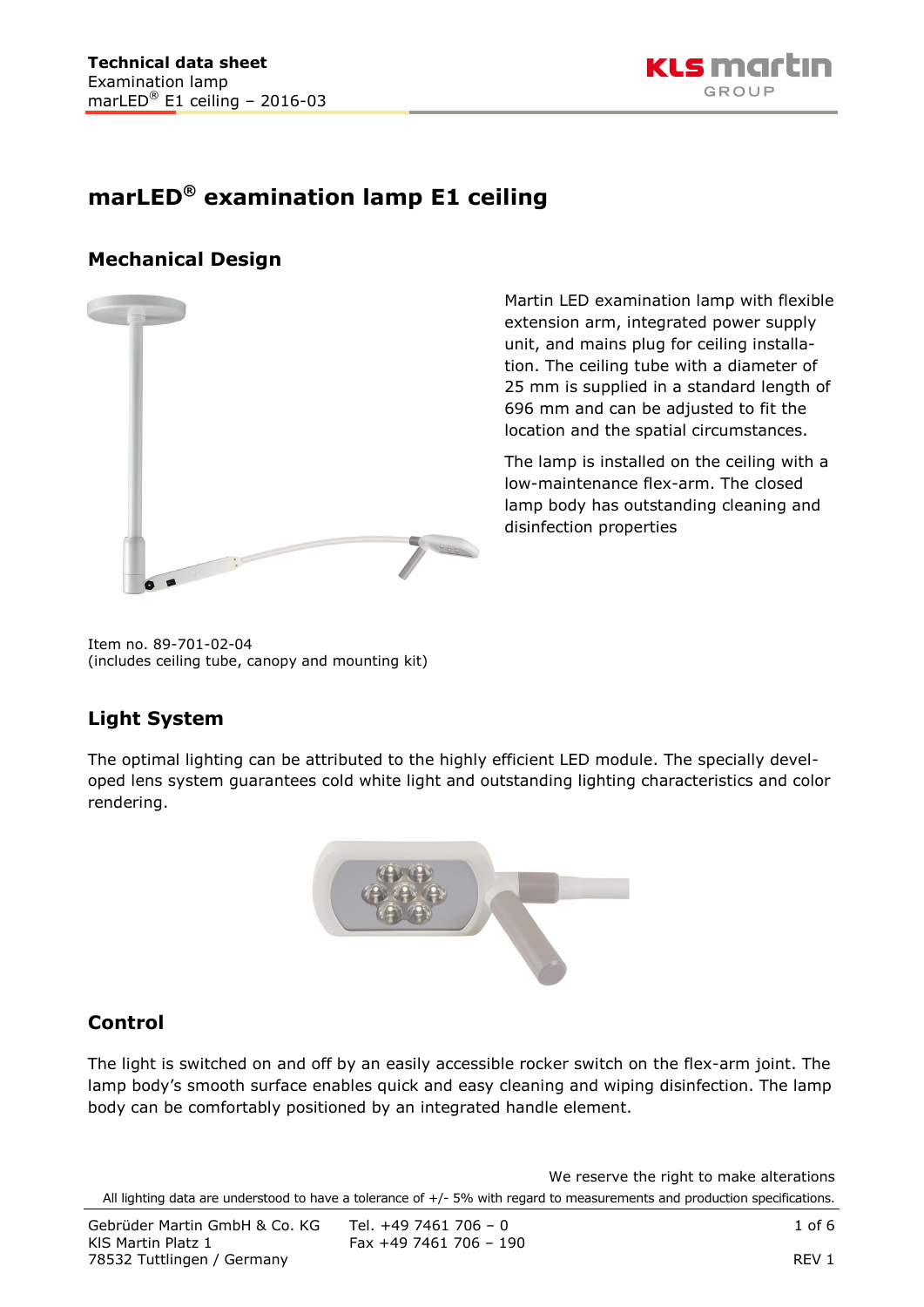| <b>Electrical data</b>                                      | <b>Unit</b> | marLED <sup>®</sup> E1 ceiling |  |  |
|-------------------------------------------------------------|-------------|--------------------------------|--|--|
| Power supply module                                         |             | integrated in the lamp body    |  |  |
| Primary connection voltage                                  | <b>VAC</b>  | 100 - 240 VAC, 50 - 60 Hz      |  |  |
| Total lamp body power<br>consumption                        | <b>VA</b>   | 11.2-17.5                      |  |  |
| Lamp power consumption                                      | W           | $\overline{7}$                 |  |  |
| Voltage on wall or ceiling<br>mounting location             | $\vee$      | $100 - 240$ VAC                |  |  |
| Expected lifetime of the lamp                               | h           | 50,000                         |  |  |
| Focus / light field adjustment                              |             | Fixed                          |  |  |
| Spare lamp                                                  |             | from KLS Martin                |  |  |
| The electronics meet the<br>requirements according to       |             | IEC 60601-1                    |  |  |
| Classification acc. to German<br><b>Medical Devices Act</b> |             | I                              |  |  |
| Protection class acc. to IEC 601                            |             | II                             |  |  |
| Degree of protection support<br>arm system                  |             | Protection class I             |  |  |
| Degree of protection light body                             |             | <b>IP20</b>                    |  |  |
| Conformity                                                  |             | <b>CE</b>                      |  |  |

We reserve the right to make alterations All lighting data are understood to have a tolerance of +/- 5% with regard to measurements and production specifications.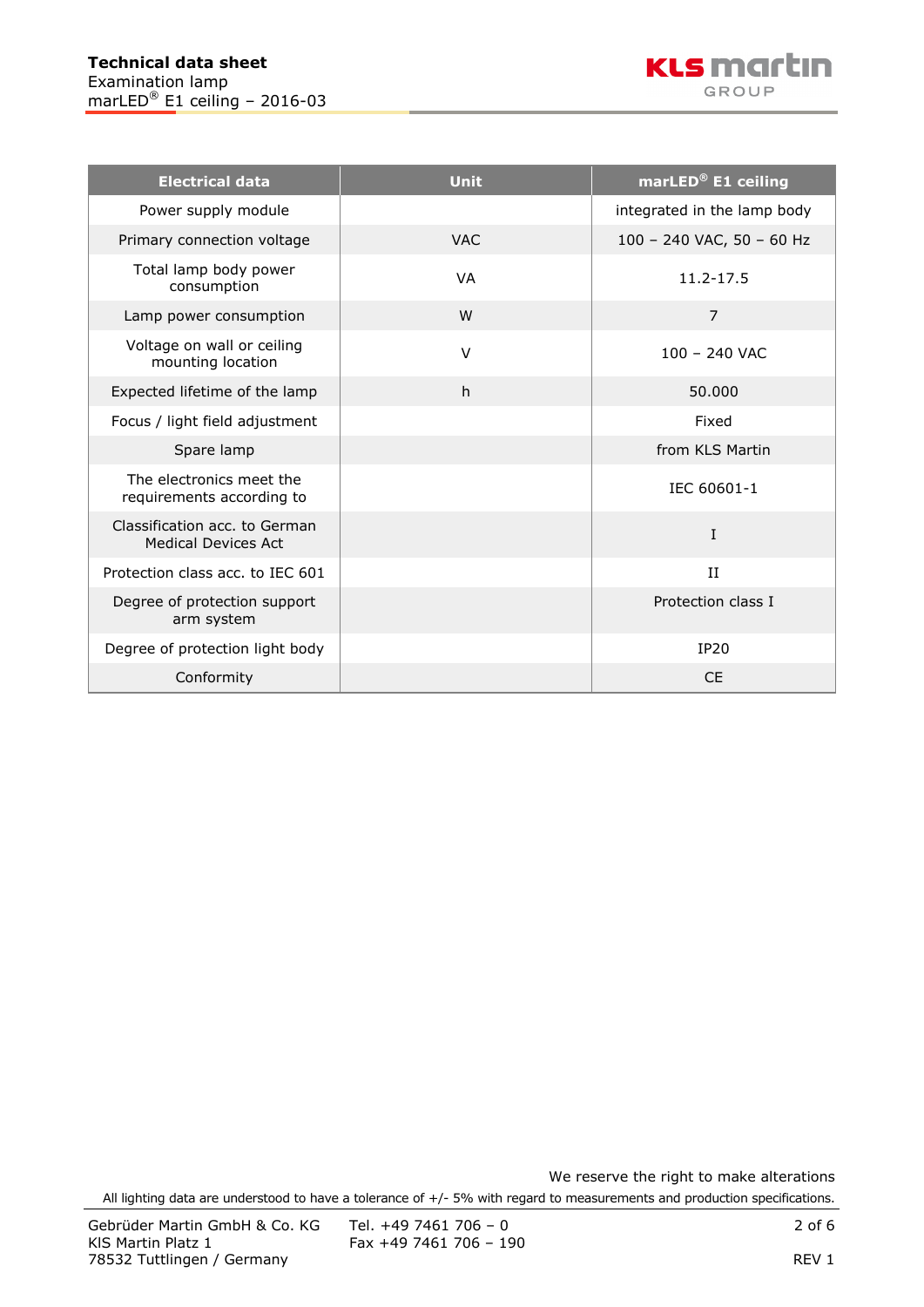| <b>Light technical data</b>                          | <b>Unit</b>      | marLED <sup>®</sup> E1 ceiling |  |
|------------------------------------------------------|------------------|--------------------------------|--|
| Central illuminance at a distance<br>of $0.5m$       | 1x               | 50,000                         |  |
| Light field diameter<br>(d10, distance 0.5 m)        | mm               | 180                            |  |
| Light field diameter<br>(d50, distance 0.5 m)        | mm               | 100                            |  |
| Color temperature:                                   | K                | 4,400                          |  |
| Color rendering index<br>$[Ra (1 - 8)]$              |                  | >93                            |  |
| Lighting depth<br>(without refocusing) L1 / L2       | mm               | 663                            |  |
| Operating range from - to<br>(without refocusing)    | mm               | $0 - 663$                      |  |
| UV radiation strength for wave<br>lengths $<$ 400 nm | W/m <sup>2</sup> | 0.05                           |  |

| <b>Mechanical Data</b>                                    | <b>Unit</b>  | marLED <sup>®</sup> E1 ceiling |  |
|-----------------------------------------------------------|--------------|--------------------------------|--|
| Minimum room height<br>(passage height 2.00 m)            | mm           | 2200                           |  |
| Operating forces on light body                            | N            | acc. to standard               |  |
| Action radius                                             | mm           | 1000                           |  |
| Dimensions, diameter of the<br>ceiling anchor plate       | mm           | $120 \times 120$               |  |
| max. horizontal weight force                              | N            | 32.37                          |  |
| Total weight                                              | kg           | 3.3 kg                         |  |
| approx. individual weight<br>(standard ceiling tube)      | kg           | $2.1$ kg                       |  |
| Permissible ambient temperature<br>range during operation | $^{\circ}$ C | +10°C /+35°C                   |  |
| Storage temperature                                       | °C           | +70°C /-20°C                   |  |
| Canopy dimensions                                         | mm           | Ø181x21                        |  |
| Light body height<br>(without sterile handle)             | mm           | 26                             |  |
| Light body dimensions                                     | mm           | 188x82                         |  |

We reserve the right to make alterations

All lighting data are understood to have a tolerance of +/- 5% with regard to measurements and production specifications.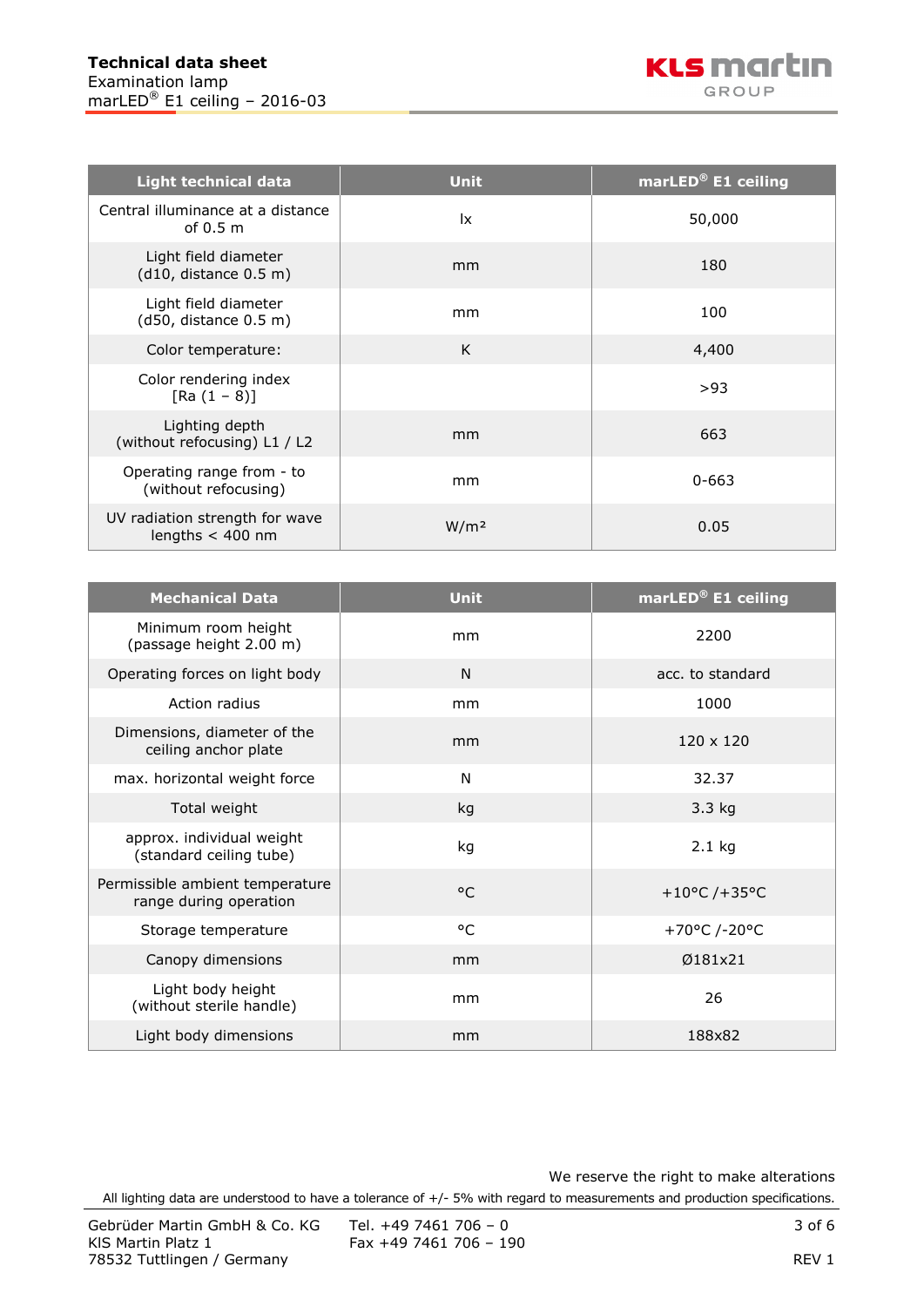#### **Technical data sheet**

Examination lamp marLED<sup>®</sup> E1 ceiling - 2016-03



## **Technical drawing**



Subject to technical changes

All lighting data are understood to have a tolerance of +/- 5% with regard to measurements and production specifications.

Gebrüder Martin GmbH & Co. KG Tel. +49 7461 / 706 – 0 4 of 6 4 of 6 4 of 6 4 of 6 4 of 6 4 of 6 4 of 6 4 of 6  $\frac{1}{2}$ KIS Martin Platz 1 Fax +49 7461 / 706 - 190 78532 Tuttlingen / Germany REV 1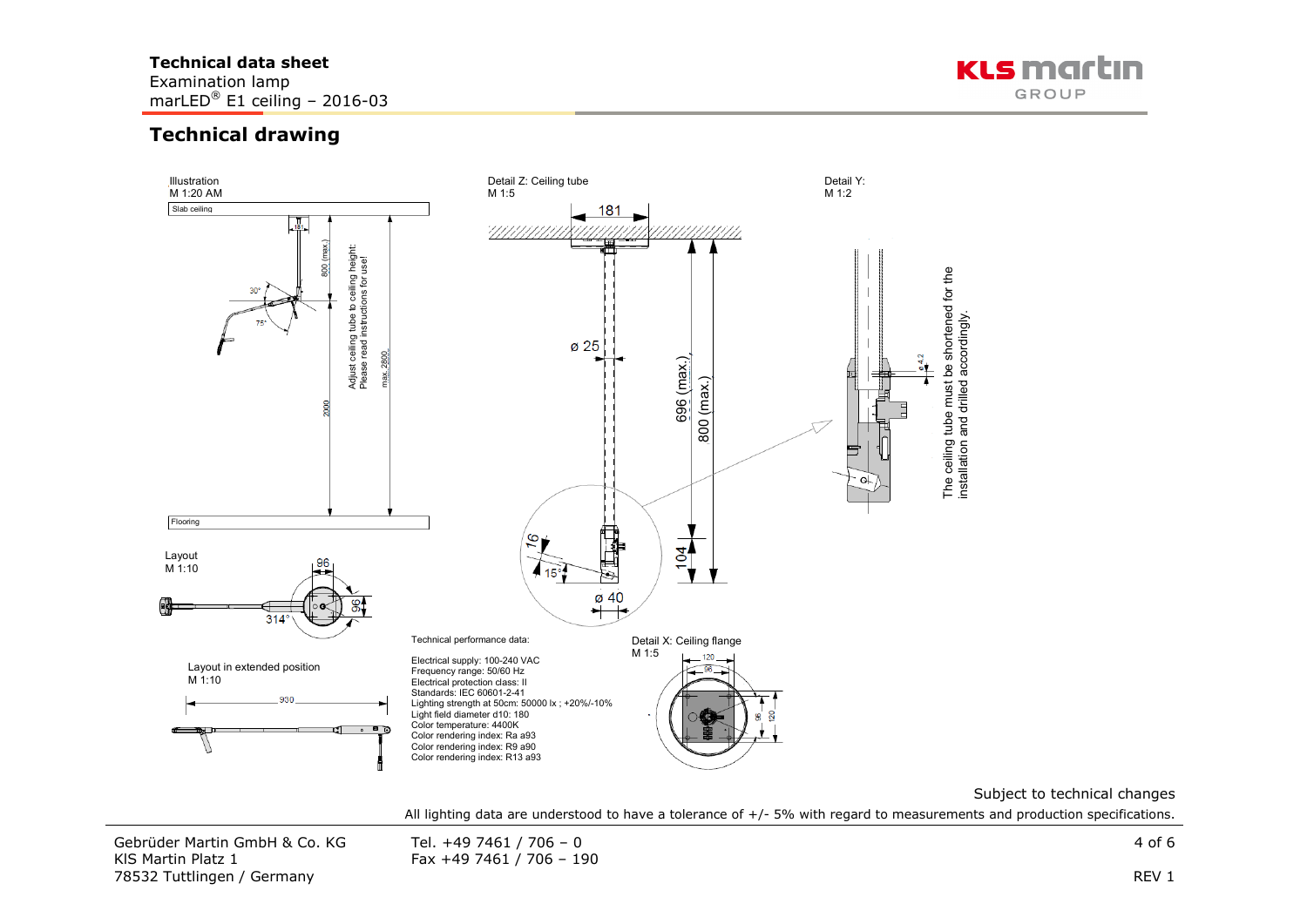

## **Ceiling installation**





- Drill holes
- Use bellows to remove the bore dust from the drilled hole
- Pound the anchor into the drilled hole
- Tighten the nut against the installed object, noting the torque

### **Suitability**

Certified for:

• Standard concrete B25 to B55 and C20/25 to C50/60, light ceiling paneling and suspended ceilings in accordance with DIN 18168 and statically comparable attachments.

### **Area of application**

- Suitable for efficient anchoring in uncracked concrete and natural stone with dense microstructures.
- For attachment in wood construction, steel and metal construction, industrial construction.

### **Function**

- The Upat EXA express anchor is pounded through the attached part into the drilled hole as a push-through installation.
- Their own tension enables the expanding elements to rest flat against the drilled-hole wall.
- Tightening the nut pulls the cones in the expanding sleeves and presses them against the drilled-hole wall.

Subject to technical changes

All lighting data are understood to have a tolerance of  $+/-$  5% with regard to measurements and production specifications.